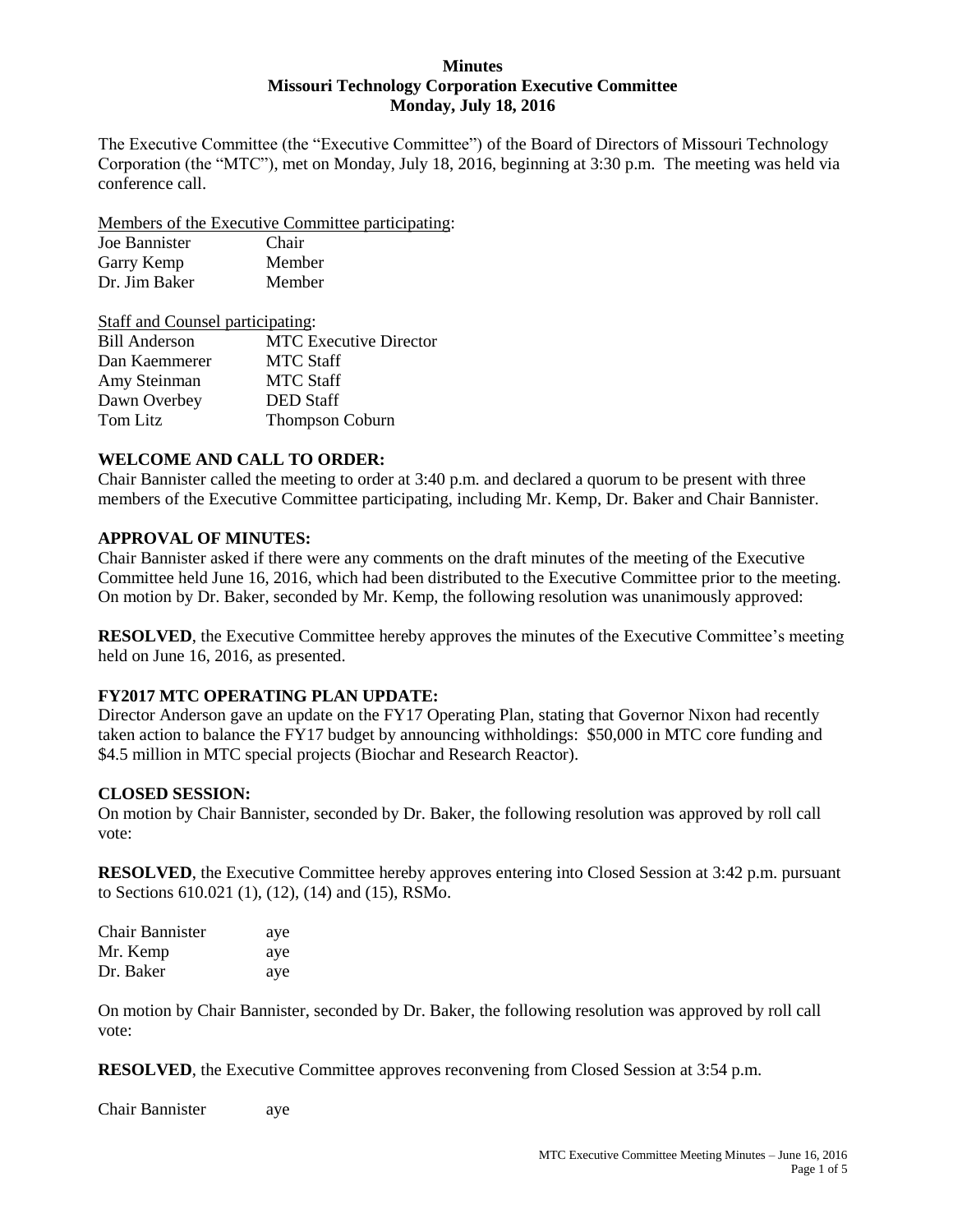| Mr. Kemp  | aye |
|-----------|-----|
| Dr. Baker | aye |

Chair Bannister reported that the Executive Committee took no action in Closed Session after a discussion confined to the matters stated above.

#### **IDEA FUND TRANSACTION DOCUMENTS:**

On motion by Dr. Baker, seconded by Mr. Kemp, the following resolutions were unanimously approved:

### **Datanalytics, Inc. dba Juristat**

**RESOLVED**, the Executive Committee on behalf of the MTC Board hereby approves the transaction documents for an investment by MTC in an amount up to \$300,000 to purchase Series A-4 Preferred Shares of Datanalytics, Inc. pursuant to Seed Capital Co-Investment Application SEED 2016-18-011 (Juristat) in substantially the form presented;

**FURTHER RESOLVED**, the Executive Committee on behalf of the MTC Board hereby authorizes the MTC Executive Director to execute and deliver on behalf of the MTC all documents relating to such loan on behalf of the MTC; and

**FURTHER RESOLVED**, the Executive Committee on behalf of the MTC Board hereby authorizes the MTC Executive Director on behalf of the MTC to negotiate, amend, and approve any and all agreements, documents or instruments and to take such other actions as may be required or desirable in connection with, or in furtherance of such investment.

### **TallyFy, Inc.**

**RESOLVED**, the Executive Committee on behalf of the MTC Board hereby approves the transaction documents for a convertible secured loan by MTC in an amount up to \$200,000 to TallyFy, Inc. pursuant to Seed Capital Co-Investment Application SEED 2015-16-026 (TallyFy) in substantially the form presented;

**FURTHER RESOLVED**, the Executive Committee on behalf of the MTC Board hereby authorizes the MTC Executive Director to execute and deliver on behalf of the MTC all documents relating to such loan on behalf of the MTC; and

**FURTHER RESOLVED**, the Executive Committee on behalf of the MTC Board hereby authorizes the MTC Executive Director on behalf of the MTC to negotiate, amend, and approve any and all agreements, documents or instruments and to take such other actions as may be required or desirable in connection with, or in furtherance of such loan.

### **Global Velocity**

**RESOLVED**, the Executive Committee on behalf of the MTC Board hereby approves the transaction documents for an investment by MTC in an amount up to \$172,655.73 to purchase Series C Preferred Shares of Global Velocity, Inc. via partial conversion of principal and accrued interest of the loan by MTC to Global Velocity pursuant to High-Tech Industrial Expansion Application HTIE 2013-09-001 (Global Velocity) in substantially the form presented;

**FURTHER RESOLVED**, the Executive Committee on behalf of the MTC Board hereby authorizes the MTC Executive Director to execute and deliver on behalf of the MTC all documents relating to such loan on behalf of the MTC; and

**FURTHER RESOLVED**, the Executive Committee on behalf of the MTC Board hereby authorizes the MTC Executive Director on behalf of the MTC to negotiate, amend, and approve any and all agreements, documents or instruments and to take such other actions as may be required or desirable in connection with, or in furtherance of such investment.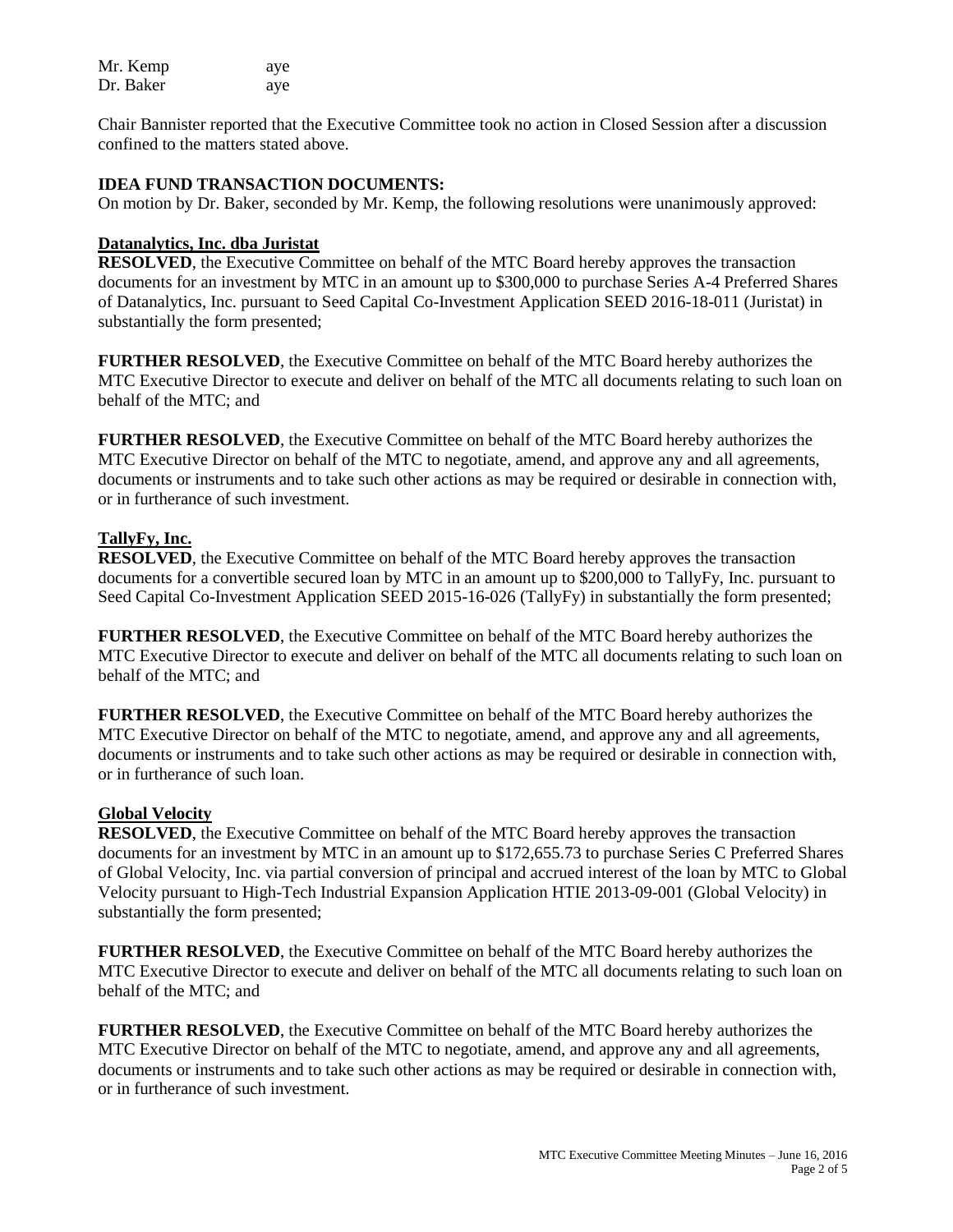## **MOBEC GRANT AGREEMENTS:**

On motion by Dr. Baker, seconded by Mr. Kemp, the following resolutions were unanimously approved by those members present:

### **Prosper Women Entrepreneurs**

**RESOLVED**, the Executive Committee on behalf of the MTC Board hereby approves the Missouri Building Entrepreneurial Capacity Program grant agreement for a grant in the amount of \$200,000 to Prosper Women Entrepreneurs pursuant to MOBEC Application 2016-19-002, in substantially the form presented; and

**FURTHER RESOLVED**, the Executive Committee on behalf of the MTC Board hereby authorizes the MTC Executive Director full power and authority on behalf of the MTC to complete any remaining due diligence and to negotiate, amend, and approve any and all agreements, documents or instruments and to take such other actions as may be required or desirable in connection with, or in furtherance of such grant; and

**FURTHER RESOLVED**, the Board hereby authorizes the MTC Executive Director on behalf of the MTC to execute and deliver all documents relating to such grant.

### **UMSL FlipZone Program**

**RESOLVED**, the Executive Committee on behalf of the MTC Board hereby approves the Missouri Building Entrepreneurial Capacity Program grant agreement for a grant in the amount of \$50,000 to the University of Missouri System for the UMSL FlipZone Program pursuant to MOBEC Application 2016-19-004 in substantially the form presented; and

**FURTHER RESOLVED**, the Executive Committee on behalf of the MTC Board hereby authorizes the MTC Executive Director full power and authority on behalf of the MTC to complete any remaining due diligence and to negotiate, amend, and approve any and all agreements, documents or instruments and to take such other actions as may be required or desirable in connection with, or in furtherance of such grant; and

**FURTHER RESOLVED**, the Board hereby authorizes the MTC Executive Director on behalf of the MTC to execute and deliver all documents relating to such grant.

# **BioSTL**

**RESOLVED**, the Executive Committee on behalf of the MTC Board hereby approves the Missouri Building Entrepreneurial Capacity Program grant agreement for a grant in the amount of \$250,000 to BioSTL for its regional proof-of-concept center program pursuant to MOBEC Application 2016-19-007, in substantially the form presented; and

**FURTHER RESOLVED**, the Executive Committee on behalf of the MTC Board hereby authorizes the MTC Executive Director full power and authority on behalf of the MTC to complete any remaining due diligence and to negotiate, amend, and approve any and all agreements, documents or instruments and to take such other actions as may be required or desirable in connection with, or in furtherance of such grant; and

**FURTHER RESOLVED**, the Board hereby authorizes the MTC Executive Director on behalf of the MTC to execute and deliver all documents relating to such grant.

### **Missouri University of Science and Technology iCorps Program**

**RESOLVED**, the Executive Committee on behalf of the MTC Board hereby approves the Missouri Building Entrepreneurial Capacity Program grant agreement for a grant in the amount of \$100,000 to the University of Missouri System for the Missouri S&T iCorps Program expansion pursuant to MOBEC Application 2016- 19-009 in substantially the form presented; and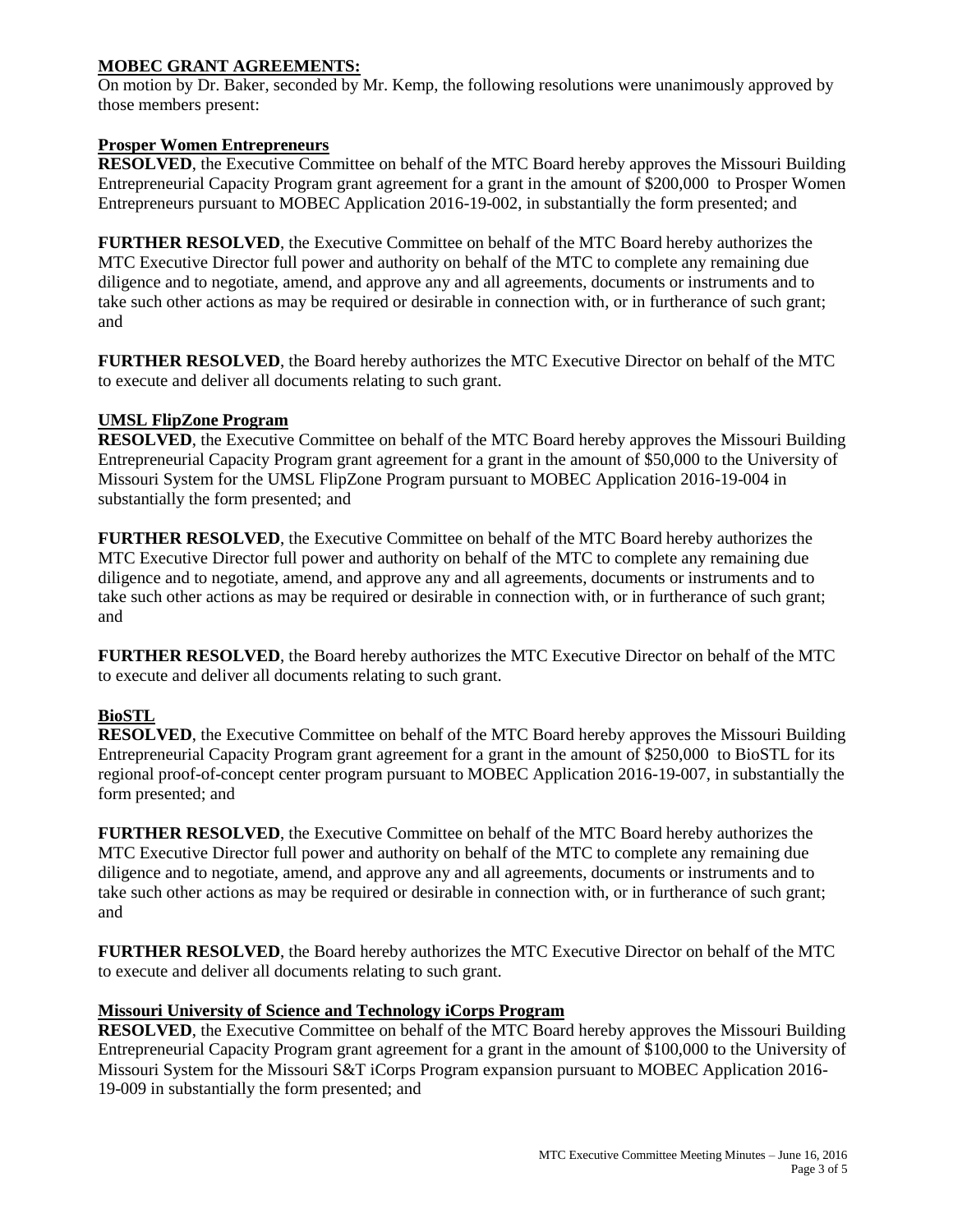**FURTHER RESOLVED**, the Executive Committee on behalf of the MTC Board hereby authorizes the MTC Executive Director full power and authority on behalf of the MTC to complete any remaining due diligence and to negotiate, amend, and approve any and all agreements, documents or instruments and to take such other actions as may be required or desirable in connection with, or in furtherance of such grant; and

**FURTHER RESOLVED**, the Board hereby authorizes the MTC Executive Director on behalf of the MTC to execute and deliver all documents relating to such grant.

## **Missouri Innovation Center**

**RESOLVED**, the Executive Committee on behalf of the MTC Board hereby approves the Missouri Building Entrepreneurial Capacity Program grant agreement for a grant in the amount of \$165,000 to Missouri Innovation Center pursuant to MOBEC Application 2016-19-010, in substantially the form presented; and

**FURTHER RESOLVED**, the Executive Committee on behalf of the MTC Board hereby authorizes the MTC Executive Director full power and authority on behalf of the MTC to complete any remaining due diligence and to negotiate, amend, and approve any and all agreements, documents or instruments and to take such other actions as may be required or desirable in connection with, or in furtherance of such grant; and

**FURTHER RESOLVED**, the Board hereby authorizes the MTC Executive Director on behalf of the MTC to execute and deliver all documents relating to such grant.

### **KC Social Innovation Center**

**RESOLVED**, the Executive Committee on behalf of the MTC Board hereby approves the Missouri Building Entrepreneurial Capacity Program grant agreement for a grant in the amount of \$200,000 to KC Social Innovation Center pursuant to MOBEC Application 2016-19-011, in substantially the form presented; and

**FURTHER RESOLVED**, the Executive Committee on behalf of the MTC Board hereby authorizes the MTC Executive Director full power and authority on behalf of the MTC to complete any remaining due diligence and to negotiate, amend, and approve any and all agreements, documents or instruments and to take such other actions as may be required or desirable in connection with, or in furtherance of such grant; and

**FURTHER RESOLVED**, the Board hereby authorizes the MTC Executive Director on behalf of the MTC to execute and deliver all documents relating to such grant.

### **Small Business Synergy Corporation**

**RESOLVED**, the Executive Committee on behalf of the MTC Board hereby approves the Missouri Building Entrepreneurial Capacity Program grant agreement for a grant in the amount of \$140,000 to the Small Business Synergy Corporation pursuant to MOBEC Application 2016-19-015, in substantially the form presented; and

**FURTHER RESOLVED**, the Executive Committee on behalf of the MTC Board hereby authorizes the MTC Executive Director full power and authority on behalf of the MTC to complete any remaining due diligence and to negotiate, amend, and approve any and all agreements, documents or instruments and to take such other actions as may be required or desirable in connection with, or in furtherance of such grant; and

**FURTHER RESOLVED**, the Board hereby authorizes the MTC Executive Director on behalf of the MTC to execute and deliver all documents relating to such grant.

On motion by Chair Bannister, seconded by Mr. Kemp, the following resolution was unanimously approved by those non-recused members present (Dr. Baker recused):